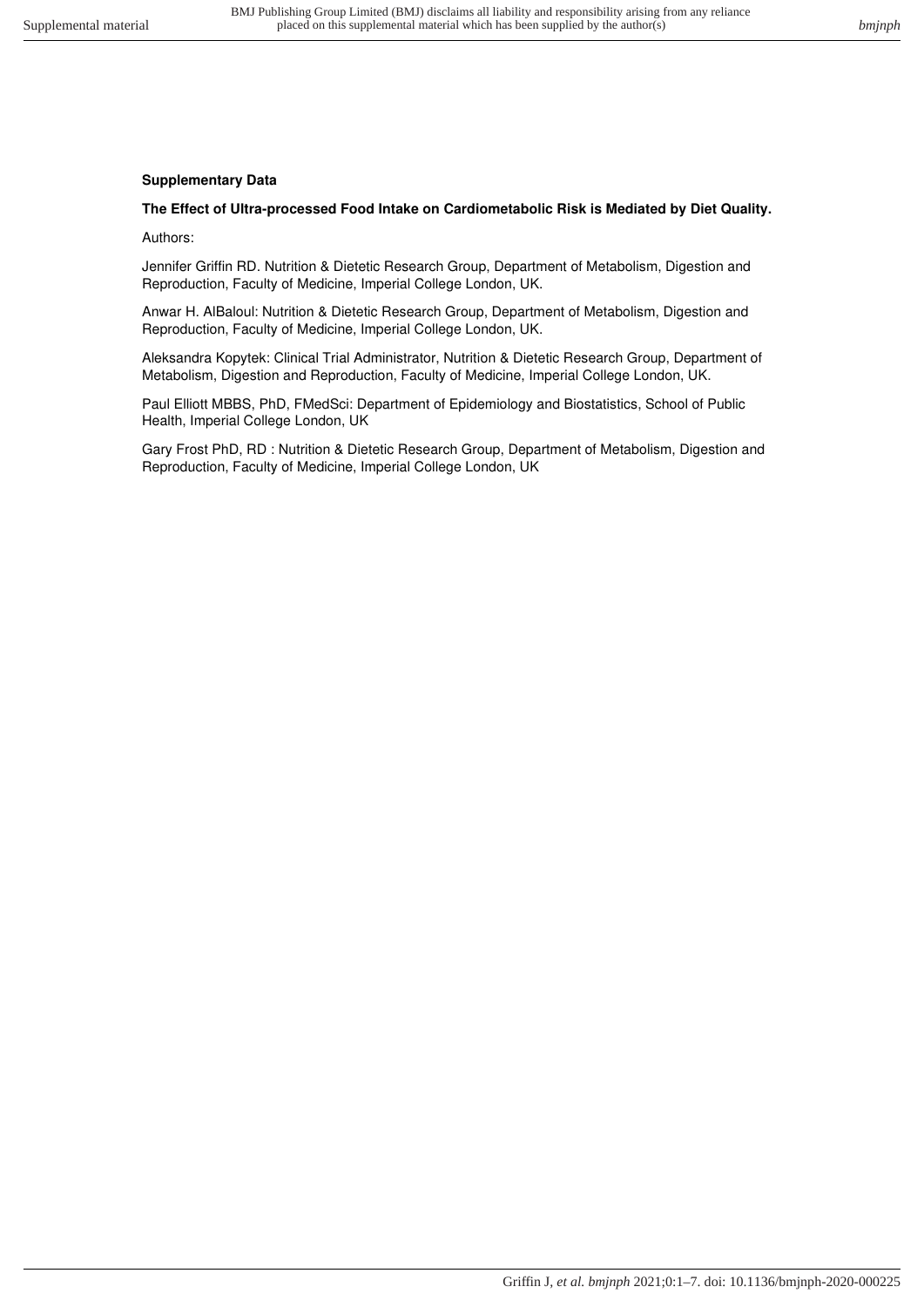| <b>Supplementary Table 1.</b>                                                                                           | <b>Study Population Characteristics</b> |             |             |             |          |
|-------------------------------------------------------------------------------------------------------------------------|-----------------------------------------|-------------|-------------|-------------|----------|
|                                                                                                                         |                                         |             |             |             |          |
|                                                                                                                         |                                         | <b>Male</b> | Female      | All         | p-value* |
| <b>Total</b>                                                                                                            | n (%)                                   | 5475 (60.8) | 3534 (39.2) | 9009(100.0) | 0.031    |
|                                                                                                                         |                                         |             |             |             |          |
| Age (y)                                                                                                                 | Mean (SD)                               | 42.0(8.8)   | 39.3(9.4)   | 40.9 (9.2)  | < 0.001  |
| NOVA 4 Intake (% Kcal)                                                                                                  | Mean (SD)                               | 58.4(11.5)  | 58.1(11.8)  | 58.3(11.6)  | 0.298    |
|                                                                                                                         |                                         |             |             |             |          |
| <b>BMI Category</b>                                                                                                     |                                         |             |             |             |          |
| Underweight (< 18.5kgm2)                                                                                                | $n$ (%)                                 | 4(0.07)     | 35(1.0)     | 39(0.4)     | 0.368    |
| Healthy Weight $(18.5 - 24.9$ kgm2)                                                                                     |                                         | 1140(20.8)  | 1726 (48.8) | 2866 (31.8) | < 0.001  |
| Overweight (25.0 - 29.9 kgm2)                                                                                           |                                         | 3045(55.6)  | 1227(34.7)  | 4272 (47.4) | 0.028    |
| Obese $(≥ 30$ kgm2)                                                                                                     |                                         | 1286(23.5)  | 546 (15.4)  | 1832(20.3)  | 0.194    |
|                                                                                                                         |                                         |             |             |             |          |
| <b>Ethnicity</b>                                                                                                        |                                         |             |             |             |          |
| White                                                                                                                   | $n$ (%)                                 | 5302(96.8)  | 3457(97.8)  | 8759 (97.2) | 0.930    |
| Other                                                                                                                   |                                         | 162(2.9)    | 71(2.0)     | 233(2.6)    | 0.684    |
| Prefer not to say                                                                                                       |                                         | 11(0.3)     | 6(0.2)      | 17(0.2)     | 0.887    |
| <b>Education</b>                                                                                                        |                                         |             |             |             |          |
| Left School Before GCSE                                                                                                 | n (%)                                   | 241(4.4)    | 110(3.1)    | 351(3.9)    | 0.635    |
| GCSE/Equivalent                                                                                                         |                                         | 2095(38.3)  | 1235(34.9)  | 3330 (37.0) | 0.613    |
| A Level/Equivalent or Higher                                                                                            |                                         | 3139(57.3)  | 2189(62.0)  | 5328(59.1)  | 0.667    |
|                                                                                                                         |                                         |             |             |             |          |
| <b>Household Income</b>                                                                                                 |                                         |             |             |             |          |
| $\sqrt{25,999}$                                                                                                         | $n$ (%)                                 | 211(3.8)    | 534 (15.1)  | 745(8.3)    | 0.009    |
| £26,000 - £37,999                                                                                                       |                                         | 880(16.1)   | 769(21.7)   | 1649(18.3)  | 0.362    |
| £38,000 - £57,999                                                                                                       |                                         | 2459 (44.9) | 1156 (32.7) | 3615 (40.1) | 0.166    |
| £58,000 - £77,999                                                                                                       |                                         | 1378(25.1)  | 706(20.0)   | 2084(23.1)  | 0.448    |
| $>$ £78,000                                                                                                             |                                         | 547(10.1)   | 369(10.5)   | 916 (10.2)  | 0.930    |
| *Chi-square Test ~ categorical variables, Students T-test ~ continuous variables. Significance accepted as $p < 0.05$ . |                                         |             |             |             |          |